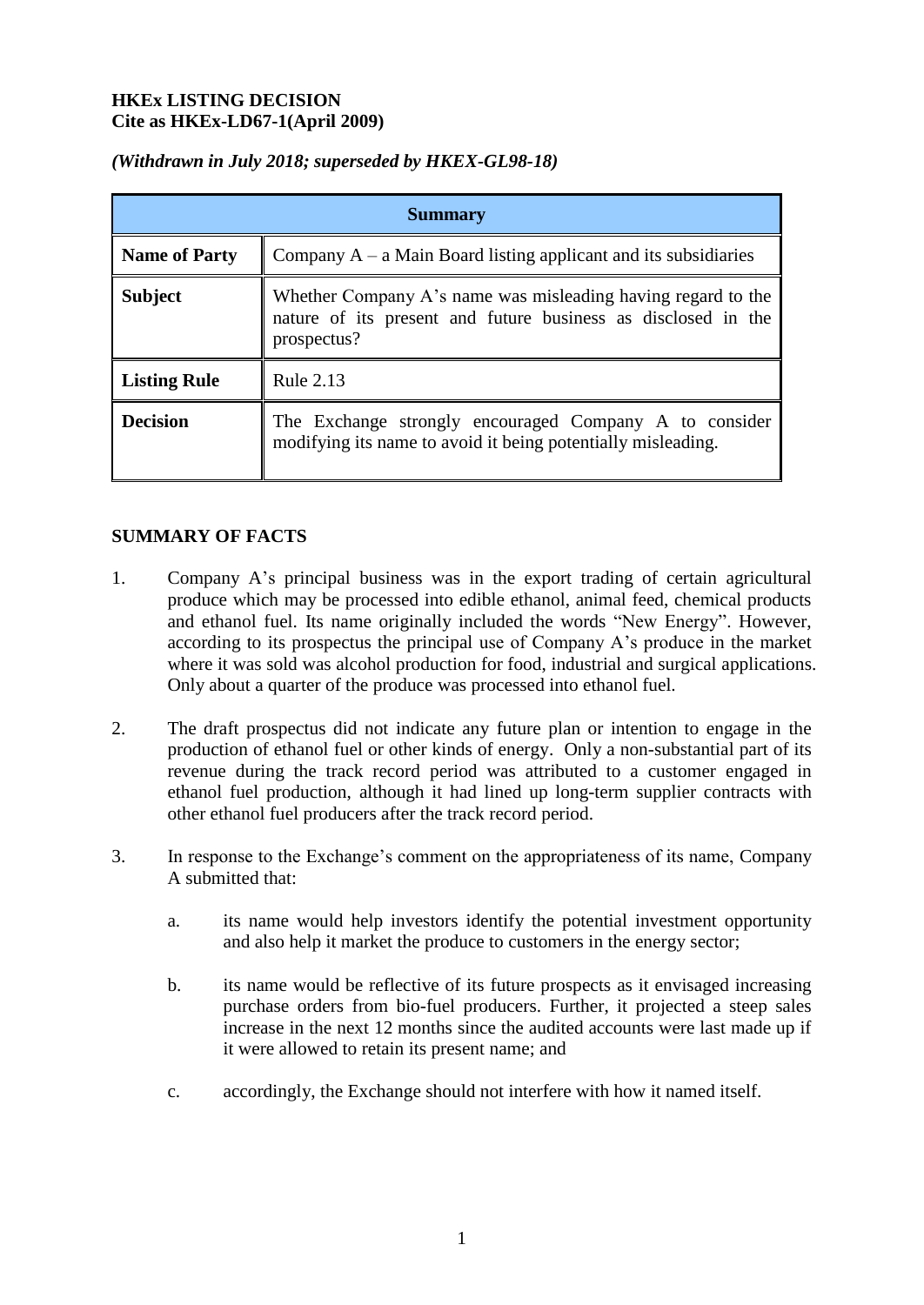## **THE ISSUE RAISED FOR CONSIDERATION**

4. Whether Company A's name was misleading having regard to the nature of its present and future business as disclosed in the prospectus?

# **APPLICABLE LISTING RULES OR PRINCIPLE**

- 5. Rule 2.13 requires, among other things, that the information contained in a prospectus must be accurate and complete in all material respects and not be misleading or deceptive. In complying with this requirement, the issuer must not :-
	- (a) omit material facts of an unfavourable nature or fail to accord them with appropriate significance;
	- (b) present favourable possibilities as certain or as more probable than is likely to be the case;…

# **THE ANALYSIS**

#### *Standards of review*

- 6. The Exchange ordinarily does not comment on the name of an applicant, which is essentially a commercial matter. After listing, the decision of how an issuer is named is relegated to its shareholders as a name change involves a change to its constitutional document requiring shareholders' approval.
- 7. The Exchange's influence over an applicant's name is confined to ensuring that the listing document is not misleading under Rule 2.13. The Exchange's experience is that a name could be misleading. For example, during the technology boom in the late 1990's, it was not uncommon to see applicants incorporating holding shells close to hearing date bearing names with words such as 'High-Tech', 'Bio-Tech', notwithstanding that the technology application adopted by them was at the low-end or that their businesses were only remotely related to those fields. Likewise, as global warming is raising increased international concerns, a trend has emerged for a flurry of companies to brand themselves as 'green'. If 'branding' is not within reasonable bounds, there is a risk of unwarranted market conditioning.
- 8. Accordingly, the Exchange's focus of review is on ensuring that the description of the applicant's business in the prospectus, including its name, appropriately reflects its present and future business engagements. This requires a careful examination of the circumstances of each applicant, including its history and committed development plan and its level of involvement at different stages.

## *Precedent Cases*

9. The Exchange's practice can be illustrated in the following cases:

 *Case 1*

10. The applicant's name was queried as it included the words 'Solar Technologies'